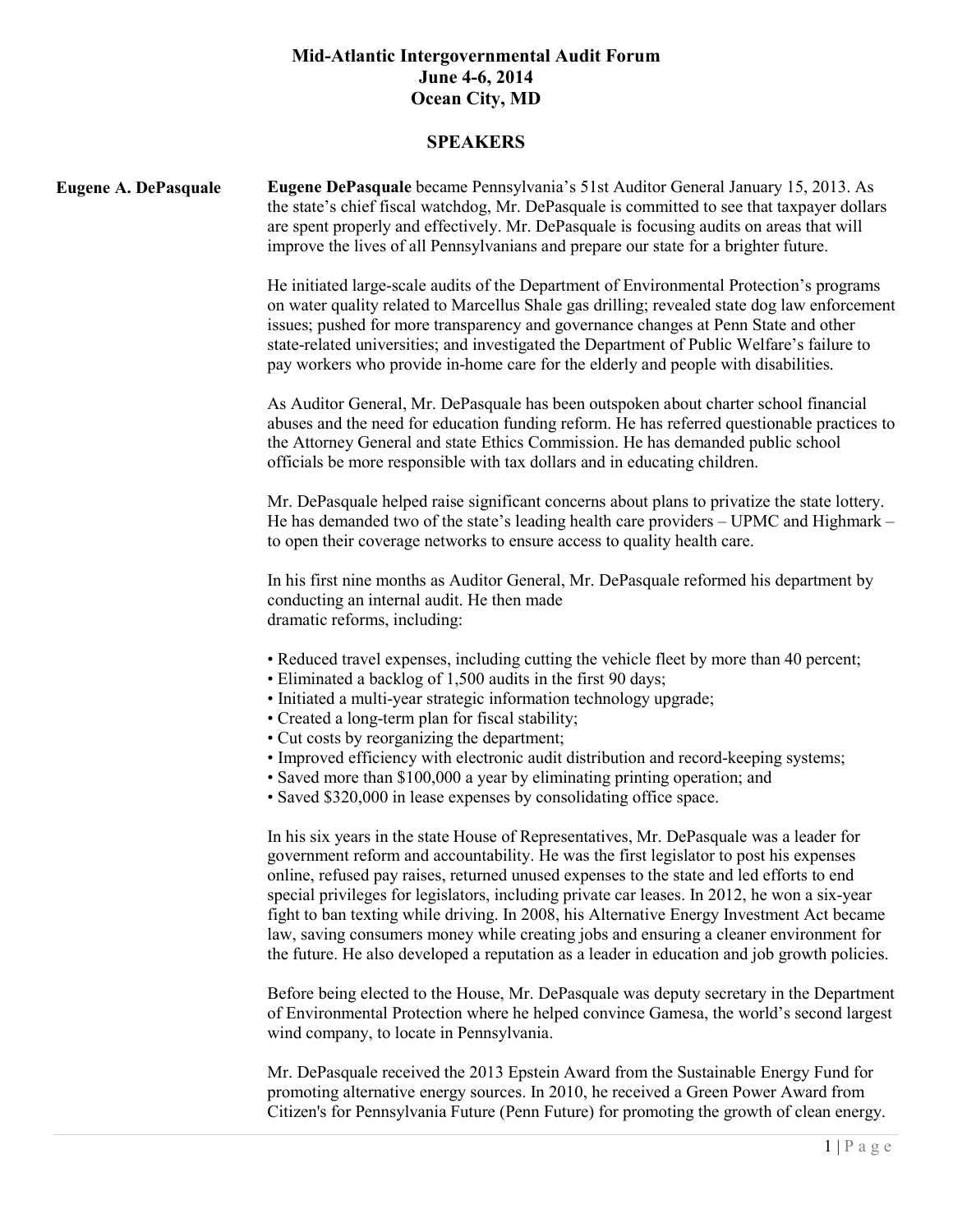|                         | Mr. DePasquale was named Elected State Official of the Year in 2008 by the Pennsylvania<br>Citizens for a Better Library.                                                                                                                                                                                                                                                                                                                                                                                                                                                                                                                                                                                                                                                                                                                                                                                                                                                                                                                                                                                                                                                                                                                                                                     |
|-------------------------|-----------------------------------------------------------------------------------------------------------------------------------------------------------------------------------------------------------------------------------------------------------------------------------------------------------------------------------------------------------------------------------------------------------------------------------------------------------------------------------------------------------------------------------------------------------------------------------------------------------------------------------------------------------------------------------------------------------------------------------------------------------------------------------------------------------------------------------------------------------------------------------------------------------------------------------------------------------------------------------------------------------------------------------------------------------------------------------------------------------------------------------------------------------------------------------------------------------------------------------------------------------------------------------------------|
|                         | Born and raised in Pittsburgh, Mr. DePasquale graduated from Pittsburgh Central Catholic<br>High School where he was a member of the state championship football team. He earned<br>his undergraduate degree at the College of Wooster (Ohio), where he lettered in baseball<br>and football. He received a Master's in Public Administration from the University of<br>Pittsburgh and earned his law degree from Widener University's evening division.                                                                                                                                                                                                                                                                                                                                                                                                                                                                                                                                                                                                                                                                                                                                                                                                                                      |
|                         | Mr. DePasquale lives in York County with his wife Tracey, and their children, Ben and<br>Sarah. He is active in his church and in coaching youth baseball, football and basketball.                                                                                                                                                                                                                                                                                                                                                                                                                                                                                                                                                                                                                                                                                                                                                                                                                                                                                                                                                                                                                                                                                                           |
| <b>Thomas M. Salmon</b> | Thomas Salmon, CPA, CFE, is the Assistant Inspector General for Audit Services, U.S.<br>Department of Health and Human Services, Office of Inspector General. He joined the<br>Inspector General's office in 2013 and is responsible for National Audit Operations and IT<br>Audits. Prior to this post, Mr. Salmon has served with distinction as the Vermont State<br>Auditor since 2007. During his tenure as state auditor, he was responsible for financial,<br>compliance, and performance audits. Mr. Salmon directed his staff in using data mining<br>and other tools to complete audits of improper payments, information technology, the<br>Medicaid program, and a number of human services programs. He has worked with<br>diverse groups of people to find ways to improve Government, including GAO's Domestic<br>Working Group, OMB's Administrative Flexibility Workgroup, and the Association of<br>Government Accountants' (AGA) Intergovernmental Partnership where he received a 2013<br>Partnership Leadership Award.                                                                                                                                                                                                                                                   |
| <b>James Kreiser</b>    | <b>James Kreiser</b> has over 17 years experience in the areas of information technology audit,<br>business process and controls, third party reporting, internal audit, and risk advisory<br>services. He is a Principal of CLA, and currently serves as a national leader for the<br>Business Risk Services group for CliftonLarsonAllen. In addition, Mr. Kreiser has led<br>various training seminars on a range of topics, such as ERM, ERP Systems, SSAE 16 and<br>SAS 70s, IT Security, IT Controls, Risk Management, and many others. He has presented<br>for NASACT, GFOA, AICPA, PICPA, AGA, MACPA, IIA, Bankers Association, and<br>many others.                                                                                                                                                                                                                                                                                                                                                                                                                                                                                                                                                                                                                                   |
| <b>Thomas Yatsco</b>    | Thomas Yatsco is the Assistant Inspector General for Surface Transportation Audits at the<br>U.S. Department of Transportation's Office of Inspector General, where he provides<br>executive direction to audits and evaluations of the Nation's surface transportation<br>programs and overseeing the work of staff in Washington, D.C., Massachusetts, New York,<br>and Texas. In this position, Mr. Yatsco is responsible for providing leadership to audit<br>work on the Federal Highway Administration, Federal Motor Carrier Safety<br>Administration, Federal Railroad Administration, Federal Transit Administration, Maritime<br>Administration, National Highway Traffic Safety Administration, and Pipeline and<br>Hazardous Materials Safety Administration. His work has touched on a wide range of key<br>transportation issues, such as oversight reforms of the Federal-aid highway program, New<br>York City's 9/11 recovery projects, highway and transit mega-projects, bus and truck<br>safety, grants management, the National Bridge Inspection Program, and the Moving<br>Ahead for Progress in the 21st Century surface transportation authorization. He also led the<br>Office of Inspector General's response to significant National events in the transportation |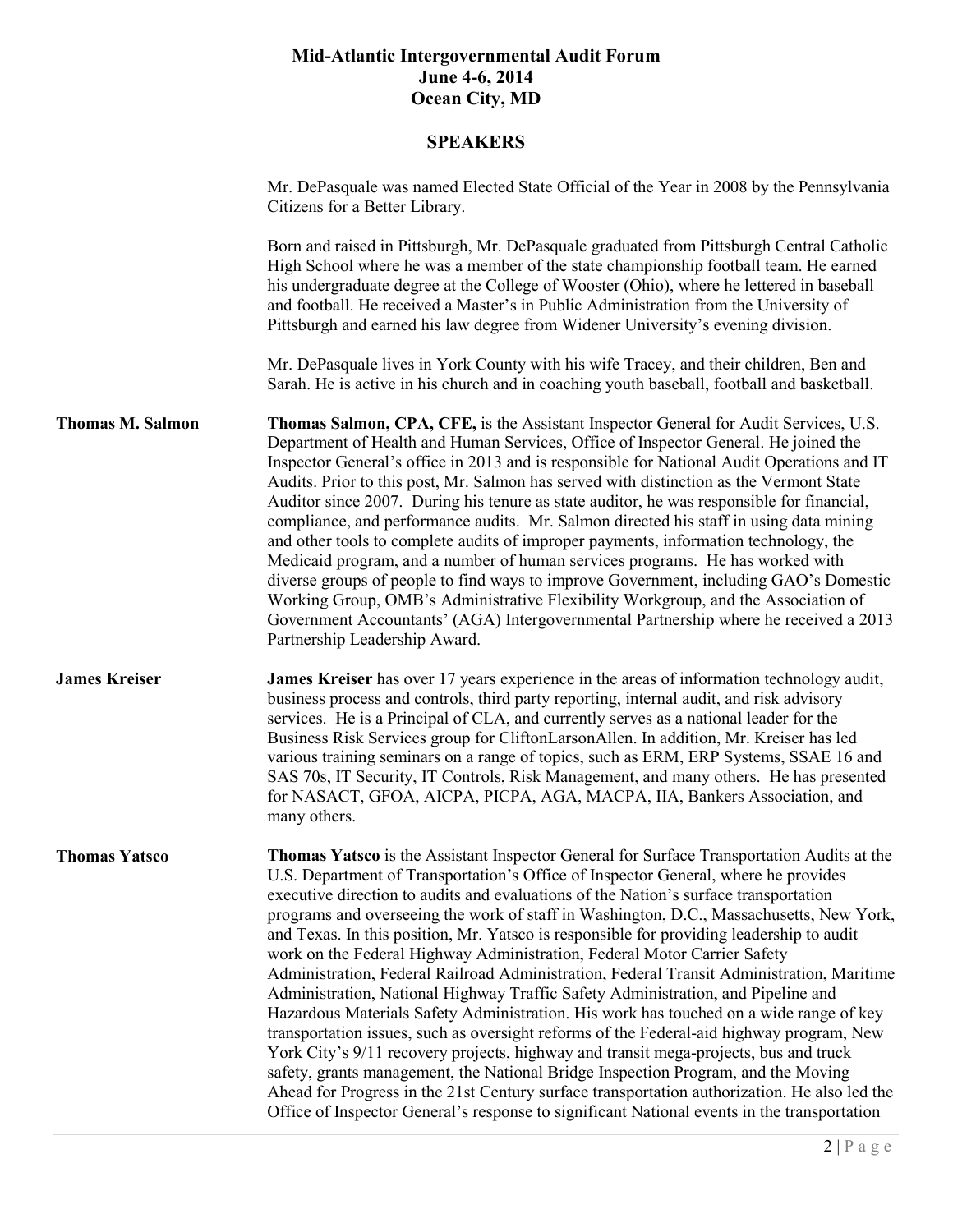|                           | sector, including implementation of the American Recovery and Reinvestment Act, the<br>tunnel collapse in Boston's "Big Dig" project, bridge failures in Minnesota and<br>Washington State, Hurricane Katrina, and Hurricane Sandy relief. Prior to the Department<br>of Transportation, Mr. Yatsco worked at the Government Accountability Office, the<br>National Council on Aging, and the U.S. Department of Health and Human Services. He<br>resides in Washington, D.C.                                                                                                                                                                                                                                                                                                                                                                                        |
|---------------------------|----------------------------------------------------------------------------------------------------------------------------------------------------------------------------------------------------------------------------------------------------------------------------------------------------------------------------------------------------------------------------------------------------------------------------------------------------------------------------------------------------------------------------------------------------------------------------------------------------------------------------------------------------------------------------------------------------------------------------------------------------------------------------------------------------------------------------------------------------------------------|
| <b>Ann Calvaresi Barr</b> | Ann Calvaresi Barr is the Deputy Inspector General at the U.S. Department of<br>Transportation (DOT). As the Deputy Inspector General, Ms. Calvaresi Barr is responsible<br>for providing executive level leadership and direction of Office of Inspector General (OIG)<br>audits and investigations of transportation-related issues, as well as oversight of OIG<br>operational support activities.                                                                                                                                                                                                                                                                                                                                                                                                                                                                |
|                           | Ms. Calvaresi Barr came to DOT OIG as the Principal Assistant Inspector General for<br>Auditing and Evaluation. In this position, Ms. Calvaresi Barr directed and oversaw all<br>audit work on the Department's air, highway, transit, maritime, and rail programs,<br>including implementation of the American Recovery and Reinvestment Act. She assumed<br>her position in March 2009 after a 25-year career at the U.S. Government Accountability<br>Office (GAO).                                                                                                                                                                                                                                                                                                                                                                                               |
|                           | At GAO, Ms. Calvaresi Barr served as a Director in the Acquisition and Sourcing<br>Management Team in Washington, D.C. As a senior executive at GAO, Ms. Calvaresi<br>Barr was responsible for directing numerous engagement teams, producing reports and<br>delivering congressional testimony in the areas of technology transfer, the defense supplier<br>base and contract management. Ms. Calvaresi Barr started her GAO career in 1984,<br>working on healthcare and intergovernmental relations issues. From 1988-1993, she<br>completed an overseas tour in GAO's former European office in Frankfurt, Germany,<br>where she worked largely on defense, international affairs and national security issues.<br>Prior to her GAO career, Ms. Calvaresi Barr worked for the City of Reading, Pennsylvania,<br>and for the City Manager of Rockville, Maryland. |
|                           | Ms. Calvaresi Barr is a graduate of Dickinson College, Carlisle, PA, where she earned a<br>B.A. in Political Science in 1982. She also holds a 1984 Master of Public Administration<br>from American University, Washington, D.C., is a graduate of Harvard's Kennedy School<br>of Government Senior Executive Fellows Program, and holds an MIT fellowship in<br>Foreign Politics, International Relations and the National Interest.                                                                                                                                                                                                                                                                                                                                                                                                                               |
| <b>Kathleen A. Davis</b>  | Kathleen Davies, CPA-PA, CISA, CGFM, CGAP, is the Chief Administrative Auditor<br>for the Delaware Auditor of Accounts. She is a CPA-PA, CISA, CGFM, and CFE and is<br>responsible for the administrative and professional audit and investigative operations of the<br>Office. In addition to performing and contracting for engagements, the Office also<br>maintains a Fraud Hotline for the citizens of Delaware to report suspected fraud, waste, and<br>abuse of Federal and State funds.                                                                                                                                                                                                                                                                                                                                                                      |
|                           | Ms. Davies has more than 20 years of experience that includes investigations, performance<br>auditing, financial auditing, A-133 auditing, government and not-for-profit accounting,<br>internal control assessments, process analysis and improvement, and IT auditing.                                                                                                                                                                                                                                                                                                                                                                                                                                                                                                                                                                                             |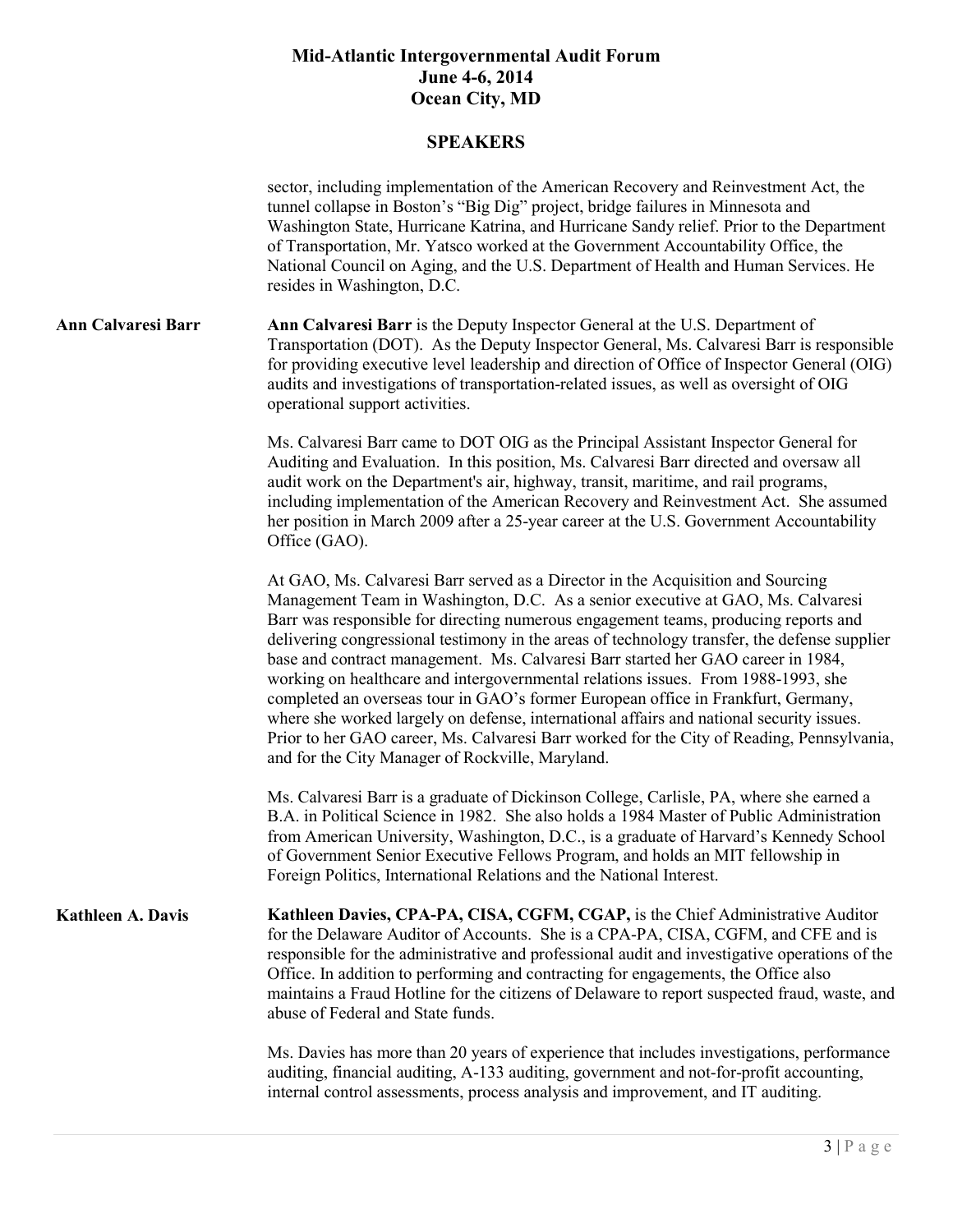|                     | Ms. Davies came to Delaware in January 2010 via the New Jersey Office of State<br>Comptroller (OSC) which was established in 2008. Her duties include performing<br>independent audits that focus on fraud, waste, and abuse for the almost 1,900 governmental<br>units throughout the state. She joined the Office as a member of the senior staff to help<br>establish the OSC.                                                                                                                                                                                                                                                                                                                                                                                                                       |
|---------------------|---------------------------------------------------------------------------------------------------------------------------------------------------------------------------------------------------------------------------------------------------------------------------------------------------------------------------------------------------------------------------------------------------------------------------------------------------------------------------------------------------------------------------------------------------------------------------------------------------------------------------------------------------------------------------------------------------------------------------------------------------------------------------------------------------------|
|                     | Ms. Davies began her career with the Pennsylvania Department of the Auditor General in<br>1991 and gained invaluable experience working on all types of engagements and<br>administrative projects. In 1998 she was promoted to Quality Control for the Department,<br>and in 2005 she left the Department as the Director of Quality Control, Information<br>Technology Audits, & Training to join the staff of the AICPA. As a member of the<br>AICPA, Professional Ethics Division, she performed technical investigations of<br>government and not-for-profit audits.                                                                                                                                                                                                                               |
|                     | Ms. Davies has served, and continues to serve, on various committees and boards including<br>National State Auditor Association (NSAA) Quality Control Committee, and has extensive<br>experience performing NSAA Peer Reviews on Independent State Audit organizations<br>throughout the nation.                                                                                                                                                                                                                                                                                                                                                                                                                                                                                                       |
| <b>Gilbert Tran</b> | Gilbert Tran is a senior policy analyst with the Executive Office of the President, Office<br>of Management and Budget (OMB), Office of Federal Financial Management. His main<br>responsibilities are to develop and analyze policies and standards for OMB circulars on<br>cost principles and audit requirements for federal programs, specifically Circular A-21,<br>"Cost Principles for Educational Institutions," Circular A-87, "Cost Principles for State,<br>Local and Indian Tribal Governments," Circular A-122, "Cost Principles for Non-Profit<br>Organizations," and A-133, "Audits of States, Local Governments, and Non-Profit<br>Organizations." Mr. Tran serves as the point of contact for all Federal agencies on the<br>implementation and interpretation of these OMB Circulars. |
|                     | Mr. Tran was part of the Council of Federal Assistance Reform (COFAR) responsible for<br>the review and development of grant requirement policies published as the "Uniform<br>Guidance" on December 26, 2014. The Uniform Guidance combines all the OMB grant<br>circulars and grant requirements in one single document and location in title 2 CFR Part<br>200.                                                                                                                                                                                                                                                                                                                                                                                                                                      |
|                     | His past experience in grant management includes:                                                                                                                                                                                                                                                                                                                                                                                                                                                                                                                                                                                                                                                                                                                                                       |
|                     | Three years with the Department of Health and Human Services, Division of Cost<br>Allocation as a senior cost negotiator and manager of the State and Local<br>Government Branch in Washington, D.C.                                                                                                                                                                                                                                                                                                                                                                                                                                                                                                                                                                                                    |
|                     | Eight years as manager with KPMG Peat Marwick - Grant Management Services<br>$\bullet$<br>in Washington, D.C.                                                                                                                                                                                                                                                                                                                                                                                                                                                                                                                                                                                                                                                                                           |
|                     | Four years with Georgetown University as a senior financial officer, Office of<br>$\bullet$<br>Sponsored Programs.                                                                                                                                                                                                                                                                                                                                                                                                                                                                                                                                                                                                                                                                                      |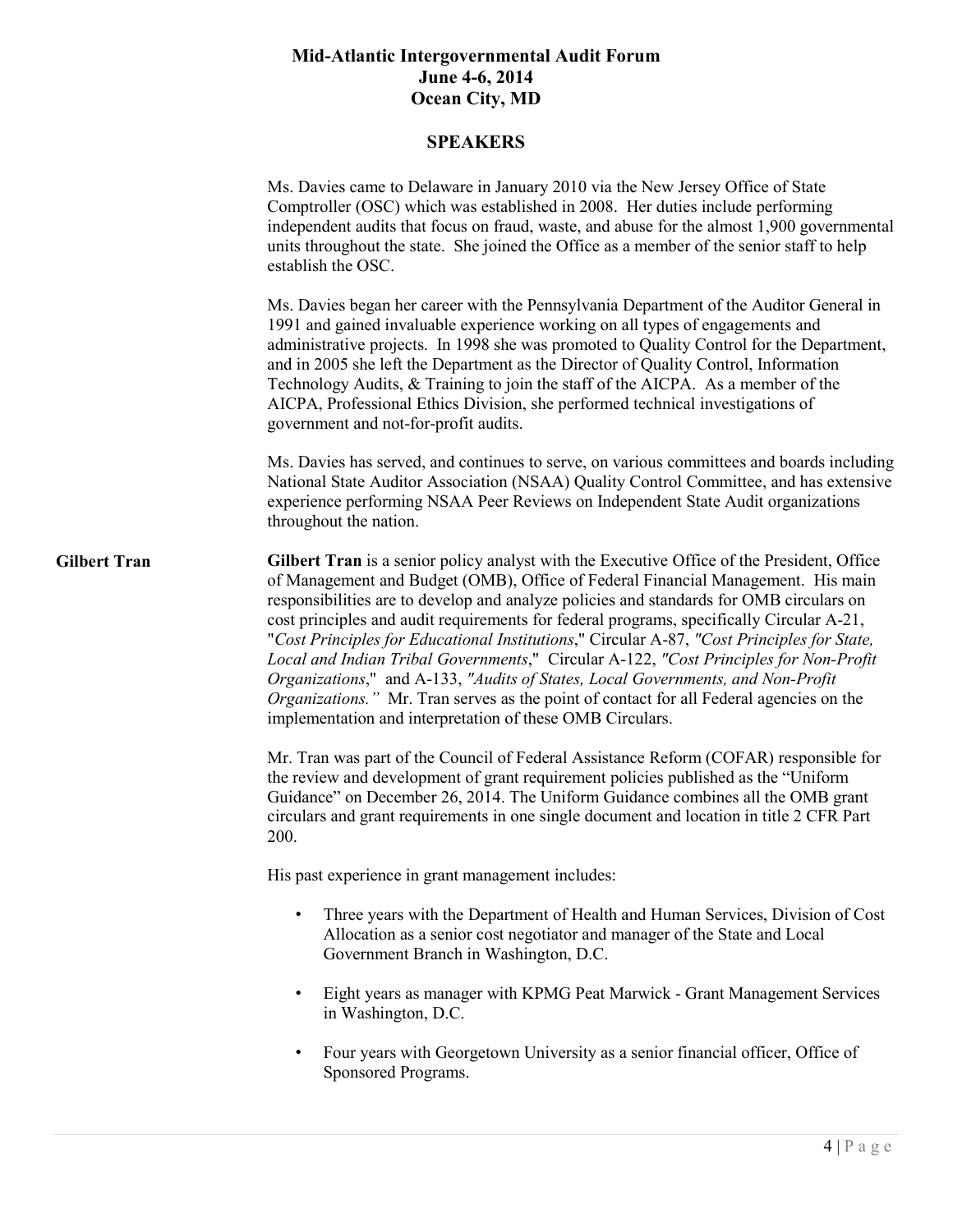|                       | Mr. Tran received a Bachelor of Science degree in Accounting from George Mason<br>University, Virginia. He is a Certified Public Accountant and a member of the American<br>Institute of Certified Public Accountant. He chaired the Multicultural Participation<br>Committee for the U.S. Tennis Association (Mid-Atlantic Section).                                                                                                                                                           |
|-----------------------|-------------------------------------------------------------------------------------------------------------------------------------------------------------------------------------------------------------------------------------------------------------------------------------------------------------------------------------------------------------------------------------------------------------------------------------------------------------------------------------------------|
| <b>Terry Ramsey</b>   | Terry Ramsey works in the U.S. Department of Health and Human Services (HHS) and<br>provides technical advice on the Single Audit process to both HHS and the Council on<br>Financial Assistance Reform (COFAR). Federal grants experience includes Office of<br>Management and Budget (OMB), U.S. Department of Education Office of Inspector<br>General, and state and local government audit organizations in Virginia.                                                                      |
|                       | Previously Mr. Ramsey worked extensively on the revision of OMB Circular A-133,<br>"Audits of States, Local Governments, and Non-profit Organizations," the annual updates<br>to the A-133 Compliance Supplement, OMB oversight of the Federal Audit Clearinghouse,<br>and the development of the New Uniform Guidance which combines OMB's grant<br>management circulars.                                                                                                                      |
|                       | Mr. Ramsey has an accounting degree from Virginia Tech and previously served on the<br>AICPA's Technical Standards Subcommittee (under the Professional Ethics Executive<br>Committee).                                                                                                                                                                                                                                                                                                         |
| <b>Kimberly Stank</b> | <b>Kimberly Stank</b> is a Pennsylvania and Maryland licensed CPA who practices public<br>accounting through Zelenkofske Axelrod LLC. As a director of engagements, Ms. Stank is<br>directly responsible for the field supervision of audit teams assigned to ensure the timely<br>completion and review of audit engagements.                                                                                                                                                                  |
|                       | Ms. Stank specializes in governmental audits for Zelenkofske. Prior to joining Zelenkofske,<br>Ms. Stank spent twelve years as a Supervising Client Serving Associate with Ernst &<br>Young, LLP specializing in their Public Sector Services Group. In this position, she<br>supervised financial and single audits of public sector clients including the Commonwealth<br>of Pennsylvania, Pennsylvania Turnpike Commission, the State of Maryland, Lancaster<br>County, among other clients. |
|                       | Some of Ms. Stank's current clients include State of Delaware Drinking Water Revolving<br>Loan Fund and Delaware Hazardous Cleanup Fund, Pennsylvania Turnpike Commission,<br>Pennsylvania Industrial Development Authority, Commonwealth Financing Authority,<br>Schuylkill, Bucks, Dauphin and Tioga Counties, and the York City School District.                                                                                                                                             |
|                       | She has been trained and has utilized various accounting software including SAP.                                                                                                                                                                                                                                                                                                                                                                                                                |
|                       | Ms. Stank is a member of the American Institute of Certified Public Accountants, the<br>Pennsylvania Institute of Certified Public Accountants, and the Central Pennsylvania<br>Chapter of the Association of Government Accountants. She is a frequent speaker at the<br>Pennsylvania Controller Conferences and firm sponsored training.                                                                                                                                                      |
|                       | She graduated from Kutztown University with a Bachelor of Sciences degree in Business<br>Administration majoring in Accounting. Ms. Stank shows her dedication to giving back to<br>the community by serving as the Treasurer for three local not-for-profit organizations.                                                                                                                                                                                                                     |